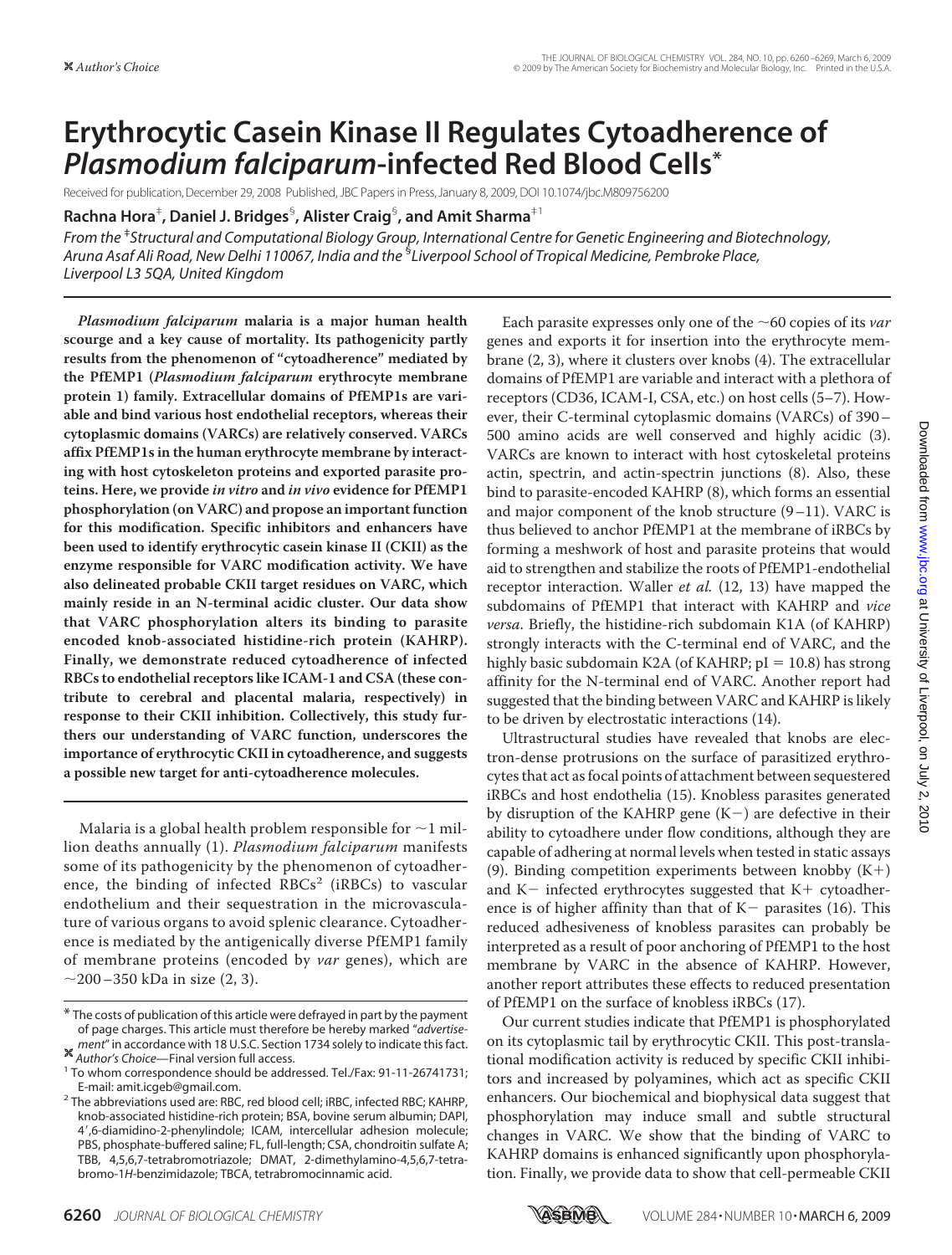

FIGURE 1. **Expression and characterization of PF08\_0141 VARC constructs.** *a*, purified VARC and its deletion constructs (5 µg each) loaded on 12% SDS-PAGE. M, protein molecular weight marker; A, VARC full-length; *B*, VARC 1-291; *C*, VARC 87-392; *D*, VARC 87-291. All constructs were affinity-purified using Ni<sup>2+</sup>-nitrilotriacetic acid column chromatography, anion-exchanged on Q-Sepharose, and sized by gel exclusion chromatography. *b*, a schematic representation of PfEMP1 organization. The protein comprises an extracellular domain (*ECD*), a transmembrane region (*TM*), and VARC (with its deletion constructs drawn to scale). *c*, determination of oligomeric state of VARC full-length using gel permeation chromatography. VARC full-length and BSA profiles on an S200 Superdex column (GE healthcare) are overlapped to show the dimeric nature of VARC. Peaks corresponding to VARC and BSA (dimer and monomer) are labeled. *d*, immunofluorescence analysis of VARC in mature trophozoites. Methanol-fixed parasitized erythrocytes reacted with mouse anti-VARC antibody (1:1000), fluorescein isothiocyanate-conjugated anti-mouse antibodies (1:2000), and DAPI (0.1  $\mu$ m). The labeled parasites were photographed using a fluorescence microscope (Nikon) at ×40 magnification. The *left panel* shows fluorescencefor VARC (*green*), counterstainedfor nuclei with DAPI (*blue*); the *right panel*shows the corresponding bright field  $+$  DAPI.

inhibitors have an impact on cytoadherence of cultured parasitized erythrocytes to host receptors. Together, these observations lead us to hypothesize a model for possible intracellular events in iRBCs at the time of cytoadhesion and propose a likely target for anti-cytoadhesion molecules useful in severe malaria.

#### **EXPERIMENTAL PROCEDURES**

*Cloning, Expression, and Purification of Recombinant Proteins*—Full-length VARC (PF08\_0141) was PCR-amplified from 3D7 *P. falciparum* cDNA using *Pfu* polymerase and cloned into pET28a vector. Deletion constructs for VARC (VARC 1–291, 87–392, and 87–291) were PCR-amplified using full-length VARC as a template and cloned into pET28a vector. Residues Thr<sup>61</sup>, Thr<sup>64</sup>, Ser<sup>65</sup>, Ser<sup>66</sup>, and Ser<sup>68</sup> in the VARC 1–291 construct were mutated to alanine by site-directed mutagenesis using the QuikChange II kit from Stratagene to generate an N-terminal acidic cluster mutant of VARC 1–291. All VARC constructs were expressed in B834 cells and purified using  $Ni<sup>2+</sup>$ -nitrilotriacetic acid affinity columns by virtue of their C-terminal hexahistidine tags. The best fractions from affinity chromatography were further purified by anion exchange chromatography on Q-Sepharose and then subjected to size exclusion on a Superdex 75 column from Amersham Biosciences.

Two domains of KAHRP (K1A and K2A) that interact with VARC were PCR-amplified from *P. falciparum* 3D7 cDNA using *Pfu* polymerase and cloned into pET28a vector. These

constructs were also expressed in B834 cells and purified on  $Ni<sup>2+</sup>$ -nitrilotriacetic acid affinity columns. The nickel elutes were further purified by cation exchange chromatography on SP-Sepharose and then subjected to gel filtration on a Superdex 200 column.

*Immunofluorescence Assays*— High titer polyclonal antibodies were raised against VARC 1–291 in mice. Thin smears of mature stage *P. falciparum* were fixed in ice-cold methanol for 20 min. These were blocked with 5% BSA and then incubated with anti-VARC antibody (1:1000) for 1 h. After washing with  $1 \times$  PBST, the slides were incubated with anti-mouse antibodies (1:2000) conjugated to fluorescein isothiocyanate for 1 h, and treated with 0.1  $\mu$ M DAPI for 5 min. Slides were again washed extensively with PBST and mounted using Antifade reagent (Bio-Rad). The labeled parasites were visualized using a fluorescence microscope (Nikon) at  $\times$ 40 magnification.

*Culturing of Parasites*—*P. falciparum* laboratory strains (3D7, FCR3-CSA, and ITG-ICAM) were cultured in RPMI 1640 (Invitrogen)

supplemented with 0.5% Albumax I (Invitrogen) (or 10% heat-inactivated human serum) using  $O<sup>+</sup>$  RBCs in an environment containing 5%  $O_2$ , 5%  $CO_2$ , and 90%  $N_2$ . Cultures were synchronized by using 5% sorbitol and 65% Percoll using standard procedures. FCR3-CSA and ITG-ICAM cultures were panned on CSA and ICAM-1, respectively, to maintain their binding phenotypes. Briefly, 10  $\mu$ g/ml CSA (or ICAM-1) were coated overnight on bacteriological Petri plates at 37 °C in a humidified chamber. Purified trophozoites and schizonts were then incubated with bound CSA for 1 h with intermittent shaking. The unbound parasites were removed by extensive washing with incomplete RPMI, and only bound parasites were cultured further.

*Phosphorylation Assays*—5  $\mu$ g of VARC was phosphorylated with uninfected erythrocyte lysates  $(1 \mu g)$  of total protein) in kinase buffer (20 mm Tris-HCl, pH 8.0, 2.5 mm  $MgCl<sub>2</sub>$ , and 2.5 mM MnCl<sub>2</sub>, 1 mM sodium vanadate, and 0.5 mM sodium fluoride supplemented with 5  $\mu$ Ci of [ $\gamma$ -<sup>32</sup>P]ATP) at 30 °C for 1.5 h. Erythrocyte lysates were prepared according to standard protocols. Briefly, histopaque was used to purify erythrocytes from venous blood collected from healthy human volunteers. Packed RBCs were lysed by adding an equal volume of hypotonic lysis solution (10 mm Tris, pH 8.0, 10 mm NaCl). The membrane fraction was separated from the cytoplasmic fraction by centrifuging the lysed cells at 15,000 rpm in Oakridge tubes (SS34 rotor) and collecting the supernatant (cytoplasmic fraction).

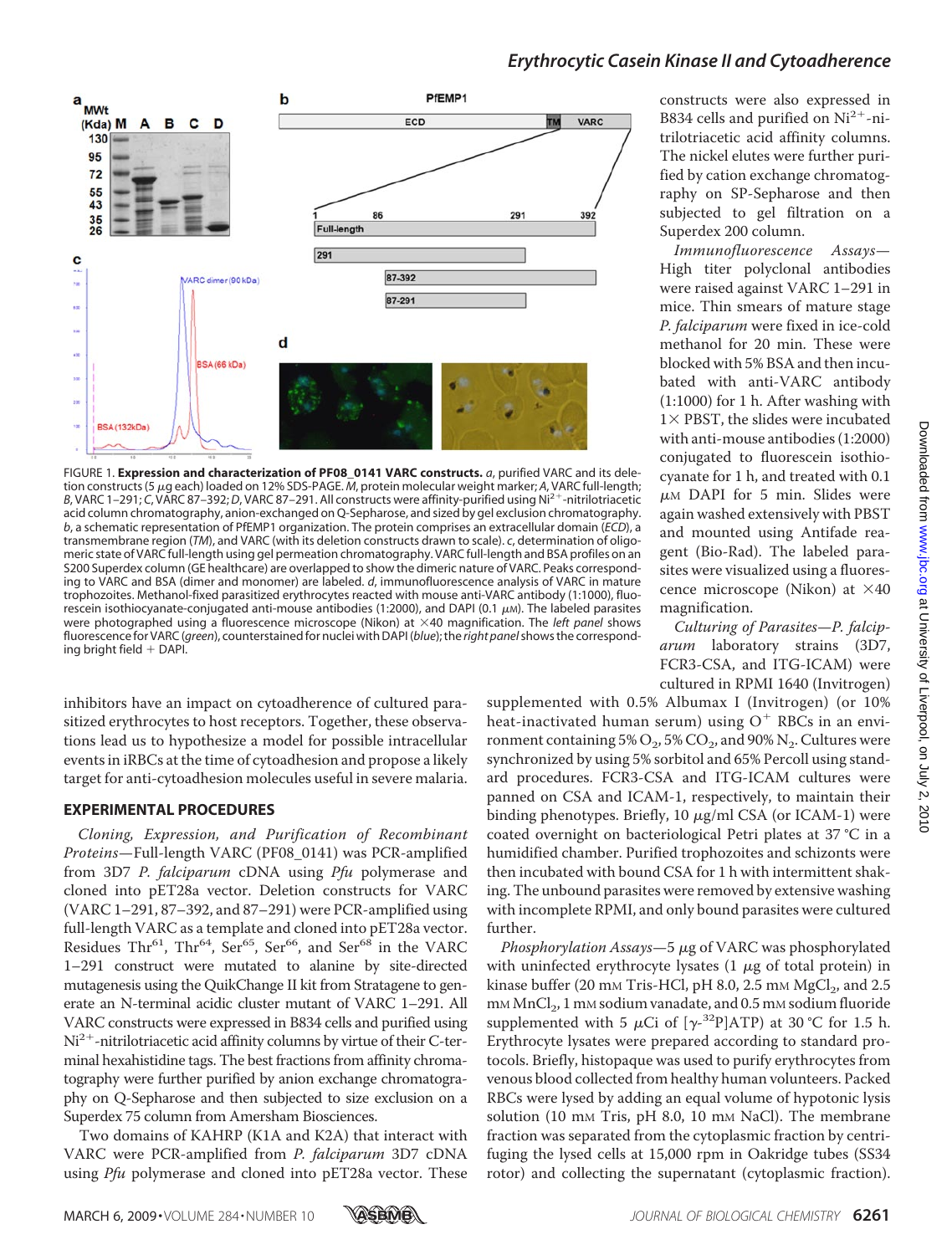The erythrocyte ghosts were repeatedly washed with cold lysis solution until traces of hemoglobin were no longer visible. Kinase reactions of uninfected RBC cytosol or membranes in the absence of recombinant protein, as relevant, were performed in parallel to act as negative controls. The phosphorylated samples were resolved by 12% SDS-polyacrylamide gel electrophoresis and autoradiographed. Inhibitors (heparin (Sigma) and chondroitin sulfate A (CSA), 4,5,6,7-Tetrabromotriazole (TBB), 2-Dimethylamino-4,5,6,7-tetrabromo-1H-benzimidazole (DMAT), tetrabromocinnamic acid (TBCA), (Calbiochem)) and enhancers (Sigma) were added at the desired final concentrations wherever needed. An in-gel kinase assay was also performed to confirm the identity of the kinase responsible for VARC phosphorylation according to published protocols (18). Recombinant CKII (250 units) and erythrocyte membranes (50  $\mu$ g of total protein) were electrophoresed on SDS-polyacrylamide (15%) gels co-polymerized with 1 mg/ml VARC 1–291 for the assay. Another gel containing 1 mg/ml BSA was used as a control.

*Immunoprecipation of Radiolabeled PfEMP1 from Cultured Parasites*—Cultured 3D7 parasites were radiolabeled with 50  $\mu$ Ci/ml <sup>35</sup>S-protein labeling mix (12 h postinvasion rings) or [<sup>32</sup>P]orthophosphate (2 h prior to sample collection). Samples were collected at the specified time points as supernatants of parasite pellets lysed in a buffer containing 50 mm Tris, pH 8.0, 150 mm NaCl, 5 mm EDTA, 1% Triton X-100, and 2% SDS. PfEMP1 was immunoprecipitated (using VARC antibodies) from the above samples in NETT buffer (pH 8.1) using standard protocols, resolved on 6% polyacrylamide gels, dried, and autoradiographed.

*Circular Dichroism and Fluorescence Spectroscopy*—VARC 1–291 was phosphorylated using commercial casein kinase II (New England Biolabs) according to the manufacturer's instructions. An identical reaction without ATP was also done, and this was used as unphosphorylated VARC sample in these experiments. Phosphorylated and unphosphorylated VARC were buffer-exchanged into 10 mm sodium phosphate buffer, pH 8.0. Far UV CD spectra were recorded on Jasco J810 at 25 °C in a quartz cuvette of 0.2-cm path length between wavelengths 190 and 250 nm, at a scan speed of 200 nm/min over three accumulations. The fluorescence measurements were recorded at room temperature in a PerkinElmer LS 50B spectrometer with the excitation slit of 5 nm and emission slit of 10 nm at a scan speed of 900 nm/min. The intrinsic tryptophan fluorescence spectra of phosphorylated and unphosphorylated proteins were recorded from 310 to 500 nm with excitation at 280 nm. Fluorescence intensities were averaged across four scans.

*Chymotrypsin Fingerprinting*—A total of  $100 \mu$ g of VARC 1–291 was phosphorylated using casein kinase II (New England Biolabs) in a  $100-\mu l$  reaction. An identical reaction without ATP was also performed, and this was used as unphosphorylated VARC sample in the chymotrypsin digestion experiment. A kinase reaction of commercial CKII (in the absence of VARC protein) was used as a control to negate bands corresponding to the enzyme itself. A total of 100 ng of chymotrypsin was added to the 100  $\mu$ g of VARC and incubated at 37 °C. After the indicated time points, 10  $\mu$ l of reaction mixture (10  $\mu$ g of VARC) was taken out from both phosphorylated and



FIGURE 2. **VARC phosphorylation** *in vitro* **and** *in vivo***.** *a*, phosphorylation of VARC FL using erythrocyte cytosol (*Cyto panel*) and membrane (*Memb panel*) as the source of enzyme. 5  $\mu$ g of recombinant protein was phosphorylated using uninfected erythrocyte lysates (1  $\mu$ g of total protein each) in kinase buffer (20 mm Tris-HCl, pH 8.0, 2.5 mm MgCl<sub>2</sub>, 2.5 mm MnCl<sub>2</sub>, 1 mm sodium vanadate, 0.5 mm sodium fluoride supplemented with 5  $\mu$ Ci of [ $\gamma$ -<sup>32</sup>P]ATP) at 30 °C for 1.5 h. The phosphorylated samples were resolved by 12% SDS-PAGE and autoradiographed. *Ct*, the reaction minus VARC; *E*, the reaction plus VARC. VARC FL is indicated by an *arrow*, and multiple bands *above* and *below* relate to phosphorylated erythrocyte proteins. *b*, autoradiographs of immunoprecipitated <sup>35</sup>S/<sup>32</sup>P-labeled PfEMP1 resolved by SDS-PAGE at 16, 22, 32, and 42 h postinvasion, as indicated. *M*, protein molecular weight marker; *E*, iRBCs; *C*, uninfected RBCs. Bands corresponding to full-length PfEMP1 are marked by *arrowheads* in either *panel*. Cultured 3D7 parasites were labeled using 35S-protein labeling mix (*35S-labeled panel*) or [32P]orthophosphate ( *32P-labeled panel*) as detailed under "Experimental Procedures." Samples were collected 16, 22, 32, and 42 h postinvasion and immunoprecipitated using VARC antibodies in NETT buffer, resolved on 6% SDS-PAGE, and autoradiographed.

unphosphorylated tubes, and digestion was stopped by adding SDS-polyacrylamide gel loading buffer. The samples were boiled, resolved by 15% SDS-PAGE and stained with Coomassie Brilliant Blue R250.

*Plate-based Protein-Protein Interaction Studies*—A total of 100 ng each of K1A, K2A, actin, and spectrin were coated on enzyme-linked immunosorbent assay plates overnight at 4 °C. After blocking with 5% BSA, the coated ligands were allowed to interact with different amounts of VARC FL (commercial CKII phosphorylated *versus* unphosphorylated) in  $1 \times PBS$  (+2%) BSA) for 1 h at 37 °C. The plates were then incubated with anti-VARC antibodies (1:10,000) followed by anti-mouse HRPO (1:20,000) for 1 h each. The plates were developed using 1 mg/ml OPD and  $H_2O_2$  and read at 490 nm.

*Static Cytoadherence Assays*—Two microliters of CSA (20  $\mu$ g/ml) or ICAM-1 (25  $\mu$ g/ml) in PBS were spotted on 60-mm bacteriological Petri plates, allowed to adsorb for 2 h at 37 °C in a humidified chamber, and used for binding assays with parasite cultures. PBS and BSA were spotted as negative controls for both CSA and ICAM-1 binding, whereas CSB and CSC were also used in CSA-binding assays. These plates were then blocked overnight with 1% BSA in PBS at 4 °C. Early to middle trophozoites were treated with 100  $\mu$ M of either of the CKII inhibitors for 30 min and added to the spotted plates in binding buffer (FCR3-CSA for CSA and ITG-ICAM for ICAM-1, respectively; 1.25 ml at 1% hematocrit, 3% parasitemia). Untreated cultures were used as positive controls to signify 100% binding. The

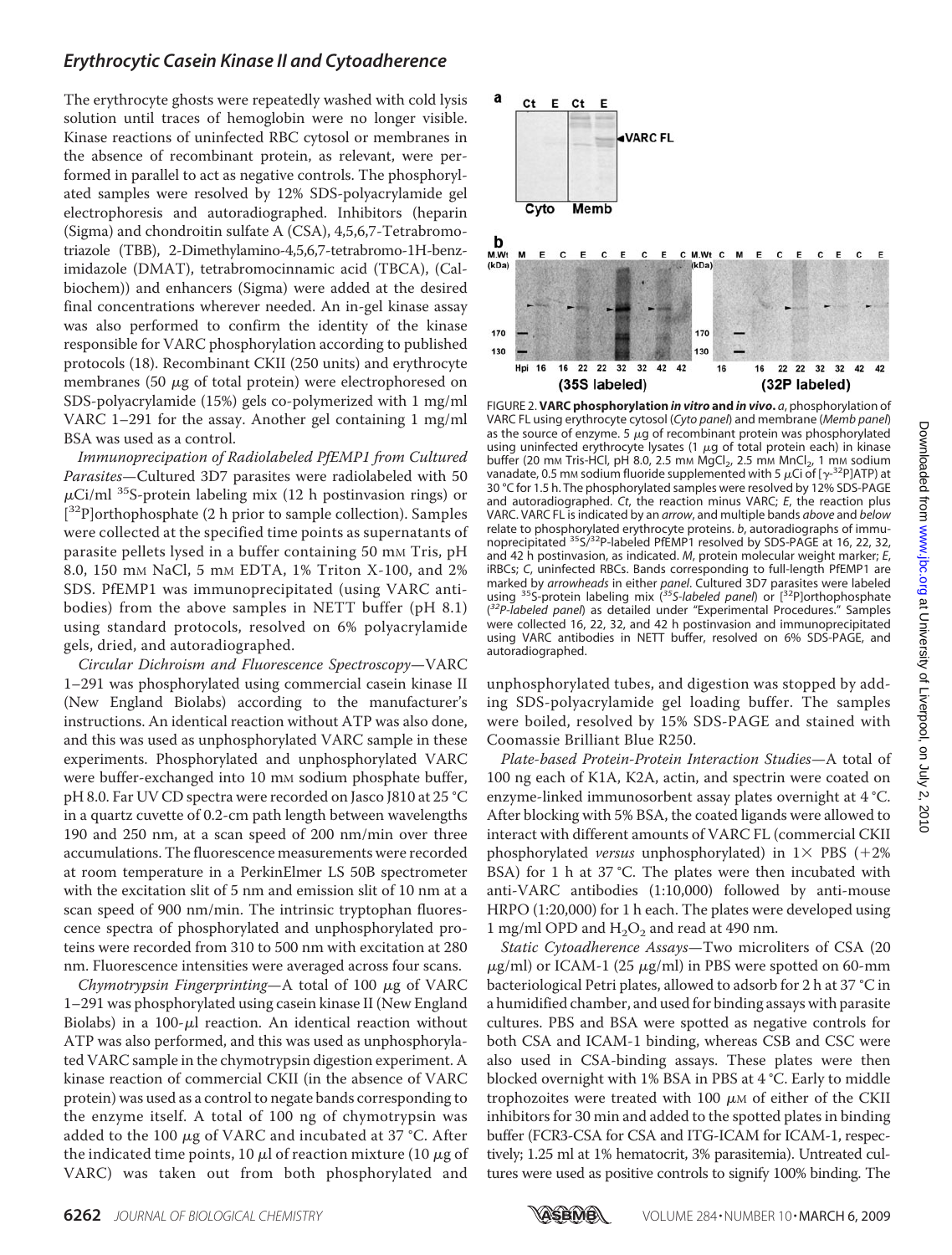

FIGURE 3. **Identification of the kinase responsible for VARC phosphorylation.** *a*, effect of various CKII inhibitors on VARC phosphorylation. Each of these *lanes*shows kinase reactions (with or without inhibitors) using erythrocyte membranes as the source of enzyme, loaded on a 12% SDS-polyacrylamide gel, and autoradiographed. *Lane 1*, reaction minus VARC; *lane 2*, reaction VARC; *lane 3*, as in *lane 2* heparin (0.5g/ml); *lane 4*, as in *lane 2* TBB (2  $\mu$ M); lane 5, as in lane 2 + DMAT (0.5  $\mu$ M); lane 6, as in lane 2 + TBCA (0.5  $\mu$ M); lane 7, VARC phosphorylation using rCKII (New England Biolabs). *b* and *c*, effect of enhancers (*b*, polylysine; *c*, putrescine and spermine) on VARC phosphorylation. Kinase reactions were performed with the respective concentration of enhancers, loaded on SDS-PAGE, and autoradiographed. Band intensities corresponding to VARC FL were measured using Image J software. -Fold change was calculated considering band intensity of the reaction without any enhancer as 1. The *y* axis depicts the -fold change in phosphorylation, whereas the *x* axis depicts the concentration of enhancer used. All experiments in*b*and *c* were performed three times in triplicate, and the data here are represented as an average of the same. *d*, in-gel kinase assay to confirm the identity of the kinase that phosphorylates VARC. VARC was co-polymerized (1 mg/ml) in a 15% SDS-polyacrylamide gel; rCKII and erythrocyte membranes were resolved on this gel. An in-gel kinase reaction, followed by autoradiography revealed a radioactive band of ~45 kDa in the erythrocyte membrane (*lane Memb*); this corresponds to the size of recombinant CKII catalytic subunit  $\alpha$  (*lane rCKII*).

plates were rocked intermittently at 37 °C for 1 h, and unbound erythrocytes were washed away with binding buffer. Bound erythrocytes were fixed in 1% glutaraldehyde for 20 min, stained with 2% Giemsa for 20 min, and scored using a Nikon microscope with a  $10\times$  objective. Bound cells were counted from six randomly selected distinct fields in triplicate spots from three independent experiments. Results were expressed as percentage binding in comparison with positive control (no inhibitors added).

*Flow-based Cytoadherence Assays*—Microslides were coated for 2 h at 37 °C with ICAM-1 (25  $\mu$ g/ml) or CSA (20  $\mu$ g/ml) in PBS and blocked overnight with 1% BSA in PBS at 4 °C. Microslides coated with PBS were used as negative controls in these assays. Parasitized RBCs (1% hematocrit and 3% parasitemia) were treated for 30 min with a 100  $\mu$ M concentration of each of the CKII inhibitors. Untreated parasite cultures were used as positive controls in these experiments to signify 100% binding. These iRBC suspensions were then flowed over receptor-coated microslides for a total of 5min, and then binding buffer was flowed over to remove unbound cells. The flow rate (0.18 ml/min) yielded a wall shear stress of 0.05 pascals, which has been used widely to mimic wall shear stresses in the microvasculature. The number of stationary or rolling iRBCs was counted in six random fields on the microslides from three independent experiments. Results were

expressed as percentage binding in comparison with positive control (no inhibitors added).

#### **RESULTS**

*Expression and Characterization of Recombinant VARC*—Full-length (FL) cytoplasmic C-terminal domain (VARC 1–392) of PfEMP1 (PF08\_ 0141) was cloned and expressed in a bacterial overexpression system and purified to homogeneity (Fig. 1*a*). Recombinant FL VARC (45 kDa) is a dimer in solution, as shown by gel permeation chromatography (Fig. 1*c*). It migrates between BSA dimer (132 kDa) and BSA monomer (66 kDa) on an S200 Superdex column. Due to its flexible nature, the purified protein degrades rapidly. Disorder prediction servers (DisoPred) predict the first 100 and the last 100 amino acids of FL VARC to be highly unstable. Therefore, the VARC 1–291 construct was generated (Fig. 1*a*; this construct was relatively more stable), and polyclonal serum was raised against purified VARC 1–291 in mice. Immunofluorescence assays on cultured 3D7 parasites using these antibodies showed a ring fluorescence pattern characteristic of PfEMP1 protein (Fig. 1*d*).

*Phosphorylation of PfEMP1 in*

*Vitro and in Vivo*—Since VARC is exposed to the erythrocyte cytoplasm after being transported to the RBC membrane, we tested the ability of erythrocyte kinases to phosphorylate FL VARC. Uninfected RBC extracts (cytosol and membrane;  $1 \mu$ g of total protein each) were used as the source of enzyme in *in vitro* kinase assays. The membrane fraction of RBCs (Fig. 2a, *lane E*, *Memb panel*) could phosphorylate VARC significantly better than the cytoplasmic fraction (Fig. 2*a*, *lane E*, *cyto panel*) in these kinase reactions, as indicated by the intensity of the band corresponding to recombinant VARC. Since the enzyme responsible for phosphorylation of VARC was present in the erythrocyte membrane at a higher concentration, all *in vitro* phosphorylation reactions involving RBC extracts were hereafter performed using purified erythrocyte membranes. The phosphorylation state of PfEMP1 was tested in cultured 3D7 parasites by radioactive labeling using  $[32P]$ orthophosphate, followed by immunoprecipitation of PfEMP1 with VARC antibodies. In order to detect expression of PfEMP1, 35S-labeled parasites were used as a control. Radioactive bands corresponding to the size of full-length PfEMP1 could be observed 22, 32, and 42 h postinvasion (Fig. 2*b*, *32P-labeled panel*), confirming the phosphorylation potential of PfEMP1 *in vivo*. Expression of

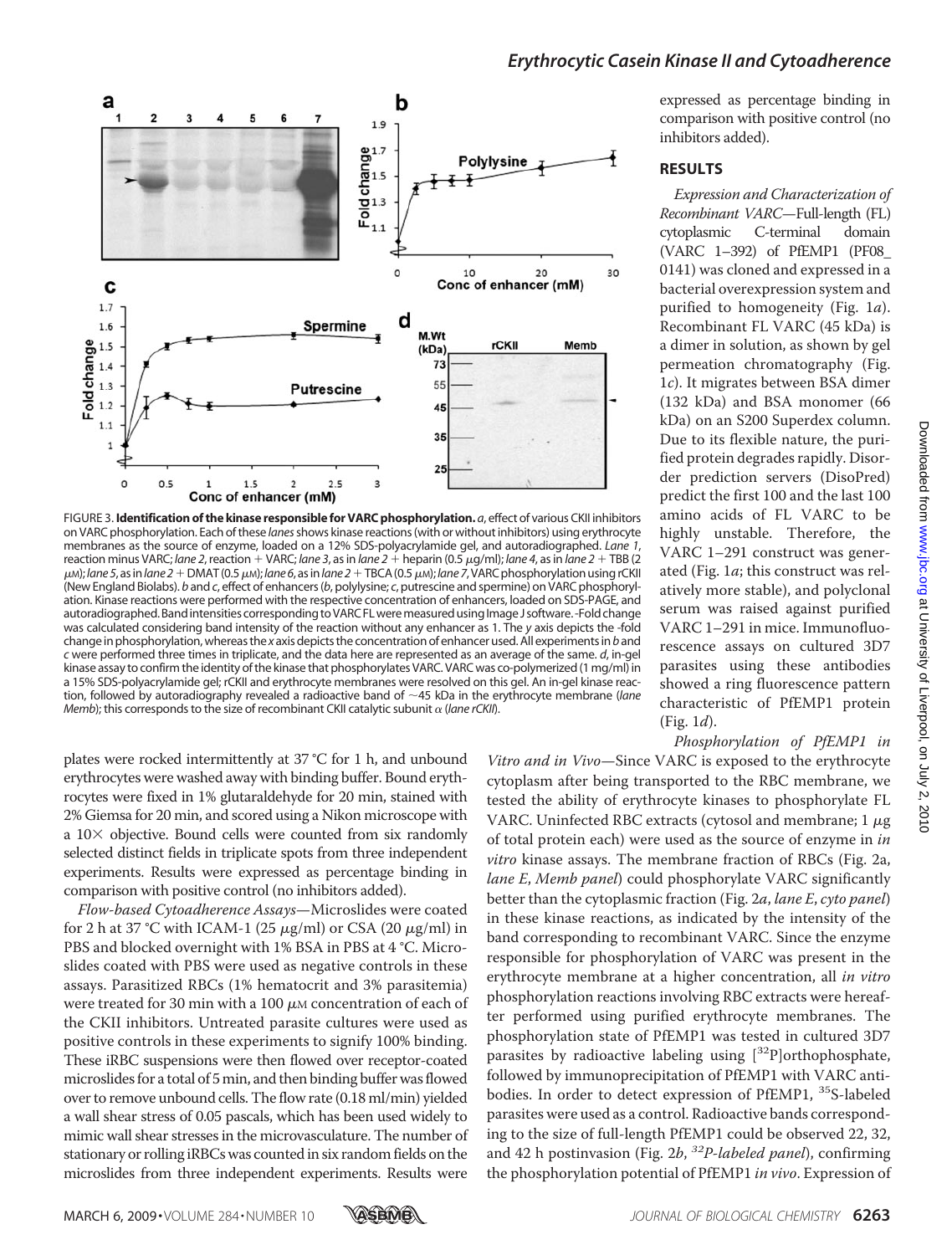a

PfEMP1 was detectable at all four time points when samples were collected (Fig. 2*b*, *<sup>35</sup>*S*-labeled panel*).

*Identification of the Kinase Responsible for Phosphorylation of VARC*—A number of inhibitors were used in kinase reactions using erythrocyte membrane as the source of enzyme to identify the kinase responsible for VARC phosphorylation. Staurosporine, a generic Ser/Thr kinase inhibitor, and specific CKII inhibitors (heparin (19), TBB, DMAT, and TBCA) were found to be effective against VARC phosphorylation (Fig. 3 *a* ) (data not shown for staurosporine). Also, various polyamines (polylysine, putrescine, and spermine) that act as specific enhancers of CKII activity (20) could increase the extent of phosphorylation of VARC in kinase reactions by 25– 60%, characteristic of these molecules (20) (Fig. 3, *b* and *c*). An in-gel kinase assay identified a protein band of 45 kDa (Fig. 3*d*, *lane Memb*) from erythrocyte membranes to be responsible for the phosphorylation function; this corresponds to the size of catalytic subunit  $\alpha$  of CKII (Fig. 3 *d* , *lane rCKII*). The control gel (co-polymerized with BSA) highlighted no radioactive bands (data not shown), ruling out autophosphorylation of detected bands.

*Identification of Sites for CKII-mediated Phosphorylation of VARC*— Bioinformatics-based analysis (using phosphorylation and kinase prediction servers) of VARC suggested the presence of several CKII target sites with high scores in the protein. Multiple sequence alignment (ClustalW) of VARCs from 3D7 was used to check which of these sites were conserved among PfEMP1s (Fig. 4 *a*). These analyses revealed Thr<sup>61</sup>, Thr<sup>64</sup>, Ser<sup>65</sup>, Ser<sup>66</sup>, Ser<sup>68</sup>, and Thr<sup>328</sup> as the most probable target residues for phosphorylation events. In order to verify these results and determine CKII target sites, two other deletion constructs (residues 87–291 and 87–392) (Fig. 1*b*) were made. Phosphorylation of each of these constructs using erythrocyte membrane as the

| a                           |                                                                                                                              |
|-----------------------------|------------------------------------------------------------------------------------------------------------------------------|
| PF08 0141                   | KSKNRYIPYASDTYKGKTYIYMEGDS----DSGHYYEDTTDITSS-ESEYEEMDINDIYV                                                                 |
| PF13 0003                   | ESKNRYIPYVSDTYKGKTYIYMEGDTS-GDEKYGFMSDTTDITSS-ESEYEELDINDIYV                                                                 |
| <b>MAL7P1.1</b>             | KSKNRYIPYVSDTYKGKTYLYVEGDT--DEEKYMFLSDTTDITSS-ESEYEELDINDIYV                                                                 |
| PFD1235w                    | KSKNRYIPYVSDTYKGKTYLYVEGDT--DEEKYMFLSDTTDITSS-ESEYEELDINDIYV                                                                 |
| PF11 0521                   | KSSNRYIPYVSDRYKGKTYIYMEGDTSGDDDKYMFLSDTTDVTSS-ESEYEELDINDIYV                                                                 |
| PFD0020c                    | ESKNRYIPYRSGTYKGKTYIYMEGDTSGDDDKYMFLSDTTDITSS-ESEYEEMDINDIYV                                                                 |
| PF11 0008                   | KSKNRYIPYRSGSYKGKTYIYMEGDS----DSGHYYEDTTDITSS-ESEYEELDINEIYP                                                                 |
| PFI1830c                    | LSPNRYIPYTSGKYRGKRYIYLEGD-SGTDSG--YTDHYSDITSSSESEYEELDINDIYV                                                                 |
| PFD0005w                    | LSPNRYIPYTSGKYRGKRYIYLEGD-SGTDSG--YTDHYSDITSSSESEYEEMDINDIYA                                                                 |
| <b>MAL6P1.1</b>             | LSPNRYIPYTSGKYRGKRYIYLEGD-SGTDSG--YTDHYSDITSSSESEYEELDINDIYV                                                                 |
| PF11 0007                   | LSPNRYIPYTSGKYRGKRYIYLEGD-SGTDSG--YTDHYSDITSSSESEYEEMDINDIYA                                                                 |
| PFB0010w                    | LSPNRYIPYTSGKYRGKRYIYLEGD-SGTDSG--YTDHYSDITSSSESEYEELDINDIYA                                                                 |
| PFC1120c                    | LSPNRYIPYTSGKYRGKRYIYLEGD-SGTDSG--YTDHYSDITSSSESEYEELDINDIYA                                                                 |
| PF07 0050                   | LSPNRYIPYTSGKYRGKRYIYLEGD-SGTDSG--YTDHYSDITSSSESEYEELDINDIYV                                                                 |
| PF10 0406                   | RSPNRYIPYTSGKYRGKRYIYLEGD-SGTDSG--YTDHYSDITSSSESEYEELDINDIYV                                                                 |
| PF08 0140                   | LSPNRYIPYTSGKYRGKRYIYIEGD-SGTDSG--YTDHYSDITSSSESEYEELDINDIYV                                                                 |
| PF08 0142                   | LSPNRYIPYTSGKYRGKRYIYLEGD-SGTDSG--YTDHYSDITSSSESEYEELDINDIYV                                                                 |
| <b>PFC0005w</b>             | LSPNRYIPYTSGKYRGKRYIYLEGD-SGTDSG--YTDHYSDITSSSESEYEEMDINDIYV                                                                 |
| PFB1055c                    | LSPNRYIPYTSGKYRGKRYIYLEGD-SGTDSG--YTDHYSDITSSSESEYEEMDINDIYV                                                                 |
| <b>PFE0005w</b>             | LSPNRYIPYTSGKYRGKRYIYLEGD-SGTDSG--YTDHYSDITSSSESEYEEMDINDIYV                                                                 |
| <b>PFA0765c</b>             | LSPNRYIPYTSGKYRGKRYIYLEGD-SGTDSG--YTDHYSDITSSSESEYEELDINDIYA                                                                 |
| <b>MAL7P1.56</b>            | LSPNRYIPYTSGKYRGKRYIYLEGD-SGTDSG--YTDHYSDITSSSESEYEELDINDIYV                                                                 |
| PF10 0001                   | LSPNRYIPYTSGKYRGKRYIYLEGD-SGTDSG--YTDHYSDITSSSESEYEEFDINDIYV                                                                 |
| PF13 0364                   | LSPNRYIPYTSGKYRGKRYIYLEGD-SGTDSG--YTDHYSDITSSSESEYEELDINDIYV                                                                 |
| PFD1015c                    | LSPNRYIPYTSGKYRGKRYIYLEGD-SGTDSG--YTDHYSDITSSSESEYEELDINDIYA                                                                 |
| <b>PFL0005w</b>             | LSPNRYIPYTSGKYRGKRYIYLEGD-SGTDSG--YTDHYSDITSSSESEYEEMDINDIYV                                                                 |
| <b>MAL6P1.4</b>             | ------------YKGKTYIYMEGD-S--DSGH-YYEDTTDITSS-ESEYEELDINDIYP                                                                  |
| PF07 0139                   | LSPNRYIPYTSGKYRGKRYIYLEGD-SGTDSG--YTDHYSDITSSSESEYEELDINDIYA                                                                 |
| PF08 0107                   | RSPNRYIPYTSGKYRGKRYIYLEGD-SGTDSG--YTDHYSDITSSSESEYEEMDINDIYA                                                                 |
| <b>PFI0005w</b>             | LSPNRYIPYTSGKYRGKRYIYLEGD-SGTDSG--YTDHYSDITSSSESEYEEMDINDIYV                                                                 |
| PFL2665c                    | LSPNRYIPYTSGKYRGKRYIYLEGD-SGTDSG--YTDHYSDITSSSESEYEELDINDIYV<br>LSPNRYIPYTSGKYRGKRYIYLEGD-SGTDSG--YTDHYSDITSSSESEYEELDINDIYV |
| PFL2665c                    |                                                                                                                              |
| PF13 0001                   | LSPNRYIPYTSGKYRGKRYIYLEGD-SGTDSG--YTDHYSDITSSSESEYEELDINDIYV                                                                 |
| PFD1000c                    | LSPNRYIPYTSGKYRGKRYIYLEGD-SGTDSG--YTDHYSDITSS-ESEYEEMDINDIYV<br>KSKNRYIPYRSGTYKGKTYIYMEGD-ADEDKYT-FMSDTTDITSS-ESEYEELDINDIYV |
| <b>PFL0935c</b><br>PFD0615c | KSKNRYVPYSSGKYRGKTYLYVEGD-SGTDSG--YTDHYSDITSSSESEYEELDINDIYP                                                                 |
| <b>PFL0020w</b>             | KSKNRYIPYKSAQYKGKTYIYMEGD-SD-EDKYAFMSDTTDVTSS-ESEYEELDINDIYV                                                                 |
| <b>MAL6P1.316</b>           | KSSNRYIPYASDRYKGKTYIYMEGD-SSGDEKYAFMSDTTDITSS-ESEYEELDINDIYV                                                                 |
| <b>PFA0005w</b>             | KSKNRYIPYRSGTYKGKTYIYMEGD-SSGDEKYAFMSDTTDVTSS-ESEYEELDINDIYV                                                                 |
| <b>PFL1950w</b>             | KSSNRYIPYVSDTYKGKTYIYMEGD-SSGEEKYAFMSDTTDVTSS-ESEYEELDINEIYP                                                                 |
| PFD1245c                    | KSKNRYIPYVSDRYKGKTYIYMEGD-SSGDEKYAFMSDTTDVTSS-ESEYEELDINDIYA                                                                 |
| PF07 0048                   | KSKNRYIPYRSGTYKGKTYIYMEGETSGDDDKYAFMSDTTDITSS-ESEYEELDINDIYV                                                                 |
| <b>PFL1955w</b>             | KSKNRYIPYVSDRYKGKTYIYME----GDSDSGHYYEDTTDVTSS-ESEYEELDINDIYV                                                                 |
| <b>PFD0630c</b>             | KSSNRYIPYASDRYKGKTYIYMEGD-SSGDEKYAFMSDTTDVTSS-ESEYEELDVNDIYV                                                                 |
| PFD0635c                    | ----------DRYKGKTYIYMEGD-SSGDEKYAFMSDTTDVTSS-ESEYEELDVNDIYV                                                                  |
| PFD0625c                    | KSSNRYIPYASDRYKGKTYIYMEGD-SSGDEKYAFMSDTTDVTSS-ESEYEELDINDIYV                                                                 |
| <b>MAL7P1.55</b>            | LSPNRYIPYTSGKYRGKRYIYLEGD-SGTDS--GYTDHYSDITSS-ESEYEEMDINDIYV                                                                 |
| PF08 0106                   | KSKNRYIPYKSGPYKGKTYIYMEGD--SDEDKYAFMSDTTDITSS-ESEYEEMDINDIYV                                                                 |
| PF08 0103                   | KSSNRYIPYASDRYKGKTYIYMEGDSSGDE-KYAFMSDTTDVTSS-ESEYEELDINDIYV                                                                 |
| PF07 0049                   | KSSNRYIPYASDRYKGKTYIYMEGDSSGDE-KYAFMSDTTDVTSS-ESEYEELDINDIYV                                                                 |
| <b>PFL1960w</b>             | KSTNRYIPYASDRHKGKTYIYMEGDTSGDEDKYAFMSDTTDVTSS-ESEYEELDINDIYV                                                                 |
| <b>MAL7P1.50</b>            | KSSNRYIPYASERYKGKTYIYMEGDSSGDE-KYAFMSDTTDVTSS-ESEYEEMDINDIYA                                                                 |
| PFD0995c                    | KSKNRYIPYASDRYKGKTYIYMEGDES-DDYTYIGDISSSDITSS-ESEYEDIDINNIYP                                                                 |
| <b>MAL6P1.252</b>           | KSKNRYVPYKSGQYNGKKYIYMEGDES-DDYTYIGDISSSDITSS-ESEYEDIDINNIYP                                                                 |
| PF07 0051                   | KSSNRYIPYASDRYKGKTYIYMEGDSS-GDEKYAFMSDTTDVTSS-ESEYEELDINDMYV                                                                 |
| <b>PFL0030c</b>             | KSSNRYIPYASDRYKGKTYIYMEGDTSGDDDKYIWDLSSSDITSS-ESEYEEVDINDIYV                                                                 |
| b                           | с                                                                                                                            |
| D<br>◠<br>Λ                 | 201 Mut<br>r<br>n.<br>r.                                                                                                     |



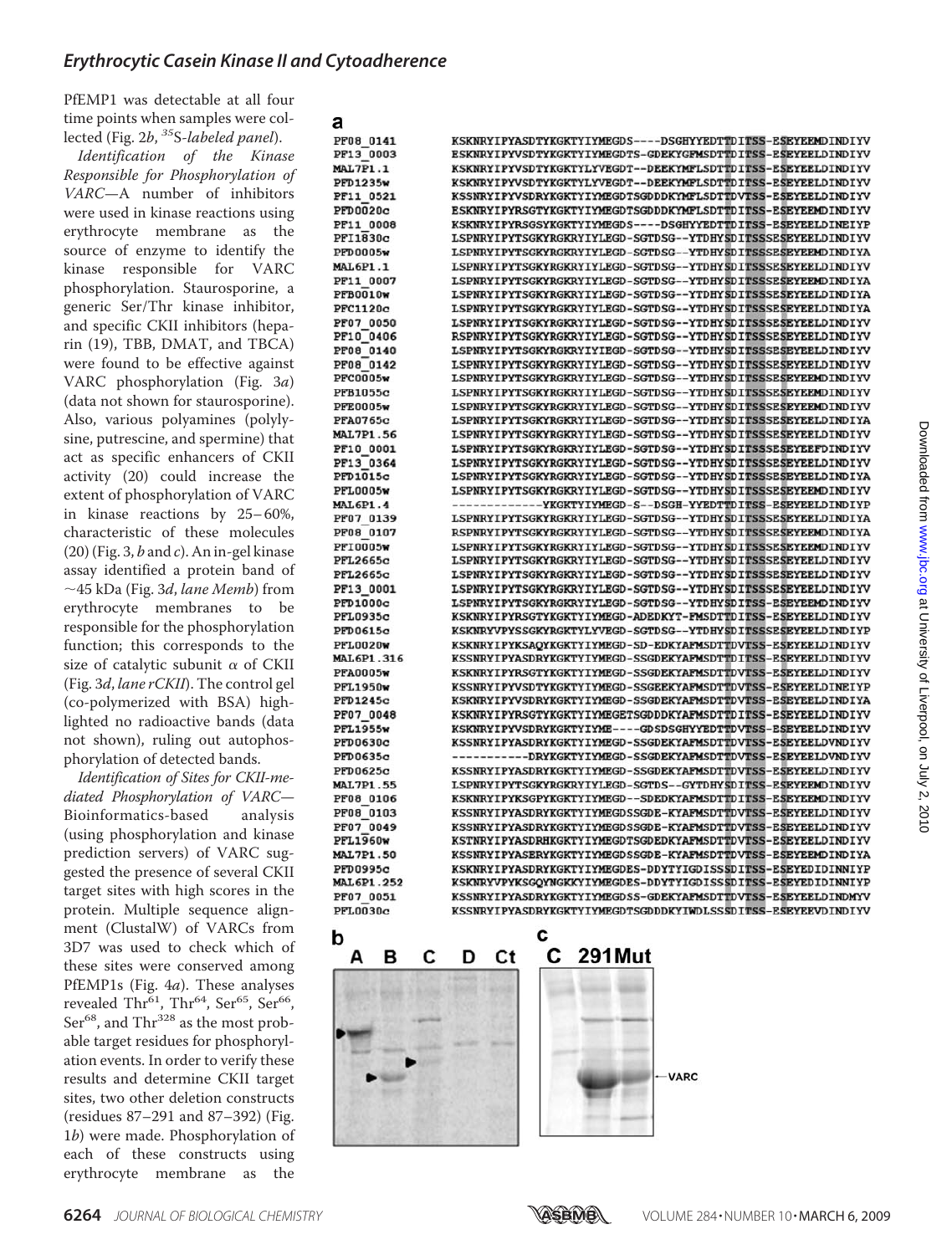enzyme source in kinase reactions was performed, and the samples were resolved on SDS-PAGE. Our results show that VARC FL and VARC 1–291 could get heavily phosphorylated (Fig. 4*b*, *lanes A* and *B*), whereas VARC 87–291 showed no phosphorylation (Fig. 4*b*, *lane D*). In *lane C*, a faint radioactive band corresponding to the size of VARC 87–392 could be observed (Fig. 4*b*). These findings suggest that the CKII target sites are largely clustered in the first 87 residues of VARC (Thr<sup>61</sup>, Thr<sup>64</sup>, Ser<sup>65</sup>, Ser<sup>66</sup>, and Ser<sup>68</sup>), along with Thr<sup>328</sup> being a likely target. Phosphorylation of a mutant VARC 1-291, where Thr<sup>61</sup>, Thr<sup>64</sup>, Ser<sup>65</sup>, Ser<sup>66</sup>, and Ser<sup>68</sup> were changed to alanine by site-directed mutagenesis, showed significant reduction in its phosphorylation potential when tested in an *in vitro* kinase assay (Fig. 4*c*), underscoring the importance of this cluster in VARC modification.

*Effect of Phosphorylation on VARC Conformation*—CD spectroscopy studies were performed to study the changes in secondary structure of VARC 1–291 upon phosphorylation (Fig. 5*a*). Characteristic spectra of a protein containing both  $\beta$  sheets and random coils were obtained. Comparison of CD spectra of unphosphorylated and phosphorylated VARC (using commercial CKII) suggested that very small and subtle conformational changes occur in VARC 1–291 upon kinase treatment (Fig. 5*a*). The intrinsic tryptophan fluorescence of VARC 1–291 (has four tryptophans) in its phosphorylated and unphosphorylated states was also measured. Fluorescence was enhanced and red shifted (minor) in the case of phosphorylated VARC 1–291, suggesting solvent exposure of previously buried tryptophans in response to phosphorylation (Fig. 5*b*). Mild proteolysis of phosphorylated and unphosphorylated VARC 1–291 using chymotrypsin produced several polymorphic bands (Fig. 5*c*), again suggesting the likelihood of minor structural changes. As shown in Fig. 5*c*, bands 2 and 3 at the 5 min time point and their corresponding bands at further time points are indicative of a domain rearrangement. The appearance of bands 1, 4, and 5 at various time points suggests that structural changes occur in VARC due to phosphorylation.

*Strength of VARC Interaction with P. falciparum-encoded Proteins Is Altered by Its Phosphorylation*—K1A and K2A are domains of KAHRP that strongly interact with VARC (12). The interaction of FL VARC *versus* commercial CKII-phosphorylated FL VARC was quantitatively measured with each of these KAHRP domains in plate-based binding assays. Phosphorylated FL VARC bound significantly better to both K1A and K2A, as compared with its unphosphorylated form (Fig. 6, *a* and *b*). Although K2A interaction seemed to reach saturation at higher concentrations of phosphorylated VARC, K1A binding to both forms of VARC remained appreciably different even at higher concentrations (Fig. 6, *a* and *b*). Since PfEMP1 is tethered to the RBC cytoskeleton via the binding of its cytoplasmic domain to actin and spectrin, we also studied the effect



FIGURE 5. **Structural changes in VARC upon phosphorylation.** *a*, far UV CD spectra of phosphorylated and unphosphorylated VARC. VARC 1–291 was phosphorylated with casein kinase II and buffer-exchanged in 10 mm sodium phosphate buffer (pH 8.0). Spectra were recorded on Jasco J810 at 25 °C in a quartz cuvette of 0.2-cm path length between wavelengths 190 and 250 nm, at a scan speed of 200 nm/min over three accumulations, after subtraction of buffer spectra. The spectrum indicated by a *heavy line* corresponds to unphosphorylated VARC, whereas the spectrum indicated with a *dotted line* corresponds to phosphorylated VARC. *b*, tryptophan fluorescence spectra of phosphorylated and unphosphorylated VARC. The intrinsic tryptophan fluorescence spectra of phosphorylated and unphosphorylated proteins were recorded from 310 to 500 nm with excitation wavelength at 280 nm. Fluorescence intensities are the average of four scans. The spectrum indicated by a *heavy line* corresponds to unphosphorylated VARC, whereas the spectrum indicated with a *dotted line* corresponds to phosphorylated VARC. *c*, chymotryptic fingerprinting of phosphorylated VARC. This digestion was performed for indicated times in identical sets for phosphorylated and unphosphorylated VARC, as indicated under "Experimental Procedures." *Lanes labeled U* and *P* represent unphosphorylated and phosphorylated VARC, respectively, followed by the indicated time point (min). *Lane C*, a control for casein kinase II digestion with chymotrypsin. *Arrows 1*, *4*, and *5* indicate the appearance of new bands, whereas *arrows 2* and *3* suggest domain rearrangement in response to phosphorylation.

of FL VARC phosphorylation on its binding to these proteins. The effect of VARC phosphorylation on the interaction of either cytoskeleton proteins with VARC was negligi-



FIGURE 4. **Identification of CKII target sites on VARC.** a, multiple sequence alignment (ClustalW) of VARCs from 3D7 strain of *P. falciparum.* The *gray boxes*<br>show conservation of probable target site residues Thr<sup>61</sup>, T constructs (5g) with erythrocyte membrane extracts resolved on 12% SDS-PAGE and autoradiographed. *A*, VARC full-length; *B*, VARC 1–291; *C*, VARC 87–392; *D*, VARC 87–291. *Ct*, kinase reaction minus VARC. Positions of phosphorylated VARC bands are indicated by *arrowheads* in the respective *lanes*. *c*, phosphorylation of alanine site-directed mutant of VARC 1–291 at target sites Thr<sup>61</sup>, Thr<sup>64</sup>, Ser<sup>65</sup>, Ser<sup>66</sup>, and Ser<sup>68</sup> as compared with that of wild type VARC 1–291. *C*, reaction minus VARC; 291, reaction  $+$  VARC 1-291 (wild type); *Mut*, reaction  $+$  mutant VARC.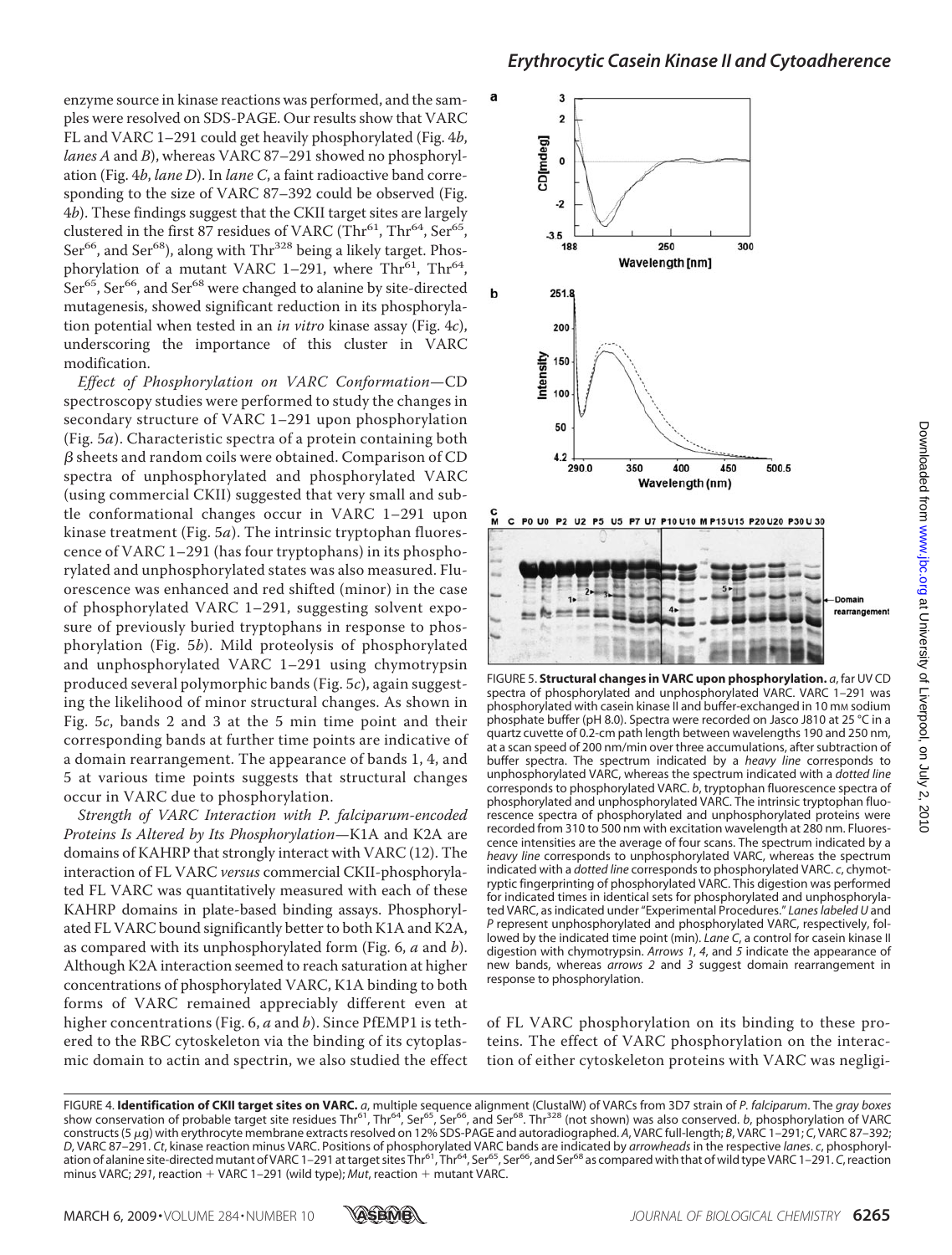

FIGURE 6. **Effect of VARC phosphorylation on its interaction with parasite and host proteins.** Binding of different amounts of unphosphorylated and phosphorylated VARC to K1A (*a*), K2A (*b*), actin (*c*), and spectrin (*d*) is shown. 100 ng of individual proteins K1A, K2A, actin, and spectrin were coated on enzyme-linked immunosorbent assay plates and allowed to interact with different amounts of phosphorylated and unphosphorylated VARC. Concentration-dependent binding curves were plotted, as indicated. The *y* axis represents binding (measured as absorbance at 490 nm), whereas the *x* axis represents VARC concentration (unphosphorylated or phosphorylated, as indicated on the respective *curves*). Each experiment was performed in triplicate, and the average of three experiments was plotted after deducting background signal from the negative control (BSA). The *error bars* represent the S.D. among the three replicates.

ble, as depicted by the contiguous concentration-dependent binding curves (Fig. 6, *c* and *d*).

*CKII Inhibition Affects Cytoadherence in Cultured Parasites*— Since phosphorylation of VARC increases its affinity for KAHRP domains and VARC-KAHRP interaction has been considered as an important parameter in cytoadherence, we tested the effect of a set of cell-permeable CKII inhibitors on cytoadhesion to soluble endothelial receptors. The binding reduction was scored as follows:  $0-25%$ , low;  $25-50%$ , moderate;  $>50%$ , high. The effect of these inhibitors on cytoadherence in static conditions was low to moderate (Fig. 7, *a– c*, *granulated gray bars*) except in the case of TBB on ITG-ICAM ( $\sim$ 55% reduction; Fig. 7*a*, *ICAM-1 panel*). However, under flow conditions, the decline in iRBC binding to ICAM-1/CSA in response to CKII inhibitors ranged from moderate to high (Fig. 7, *a– c*,*solid gray bars*).

### **DISCUSSION**

VARCs are the cytoplasmic domains of the PfEMP1 family of proteins, which are unique to *P. falciparum*. These domains are central to the phenomenon of cytoadherence, a major contributor to *P. falciparum* malaria-related deaths. VARCs are likely to be involved in events downstream or upstream of host receptor engagement by the N termini of PfEMP1, making them

important and interesting to work on. Here, we have characterized a VARC (PF08\_0141) as an example and assigned an important function to these domains. Full-length recombinantly expressed VARC is highly soluble and forms a dimer in solution, as determined by gel permeation chromatography (Fig. 1*c*). Deletion constructs of this domain that are truncated at the amino (residues 87–291 and 87–392) or carboxyl termini (residues 1–291) also run as dimers when subjected to size exclusion (data not shown), implying that the minimal dimerization unit lies within the central portion of the protein. Circular dichroism of full-length VARC revealed that this protein is largely composed of  $\beta$ -sheets and random coils (data not shown).

Since VARCs are cytoplasmic within the RBC, they are likely to serve as an important link between the extracellular cues and erythrocytic responses. Protein phosphorylation constitutes a major mechanism by which cellular processes like metabolism, signal transduction, cell polarity, and cytoskeletal reorganization can be controlled (21). The erythrocyte cytoskeleton is a meshwork of various proteins

that interact with each other and regulate important cellular functions. Many RBC membrane proteins are subjected to phosphorylation by the action of erythrocytic kinases (22–25), sometimes even by constitutive association (26). During their growth within the red cells, malaria parasites export a number of their proteins to the RBC membrane (*e.g.* PfEMP1 and KAHRP), which hereafter are treated by the cell as their own (27). This penetration by *Plasmodium* into the host system therefore imparts the parasite exported proteins the ability to interact with erythrocytic molecules (*e.g.* kinases). Keeping this in mind, we tested the phosphorylation potential of VARC *in vitro* using erythrocyte extracts. We found that erythrocyte ghosts could efficiently phosphorylate recombinant full-length and 1–291 VARC, whereas the cytosolic kinases had little effect on VARC (Fig. 2*a*). Modification of a "pseudomembrane" protein by proximal erythrocytic membrane kinases may facilitate the parasites' purpose to undergo phosphorylation. We have also shown that full-length PfEMP1 is phosphorylated *in vivo*. Although expression of this protein can be seen in cultured parasites (<sup>35</sup>S-labeled) as early as 16 h postinvasion, its phosphorylated form  $(^{32}P$ -labeled) is detectable only as the culture progresses to its mature stages (22 h postinvasion onward), when PfEMP1 is exported to the erythrocyte surface (it is widely

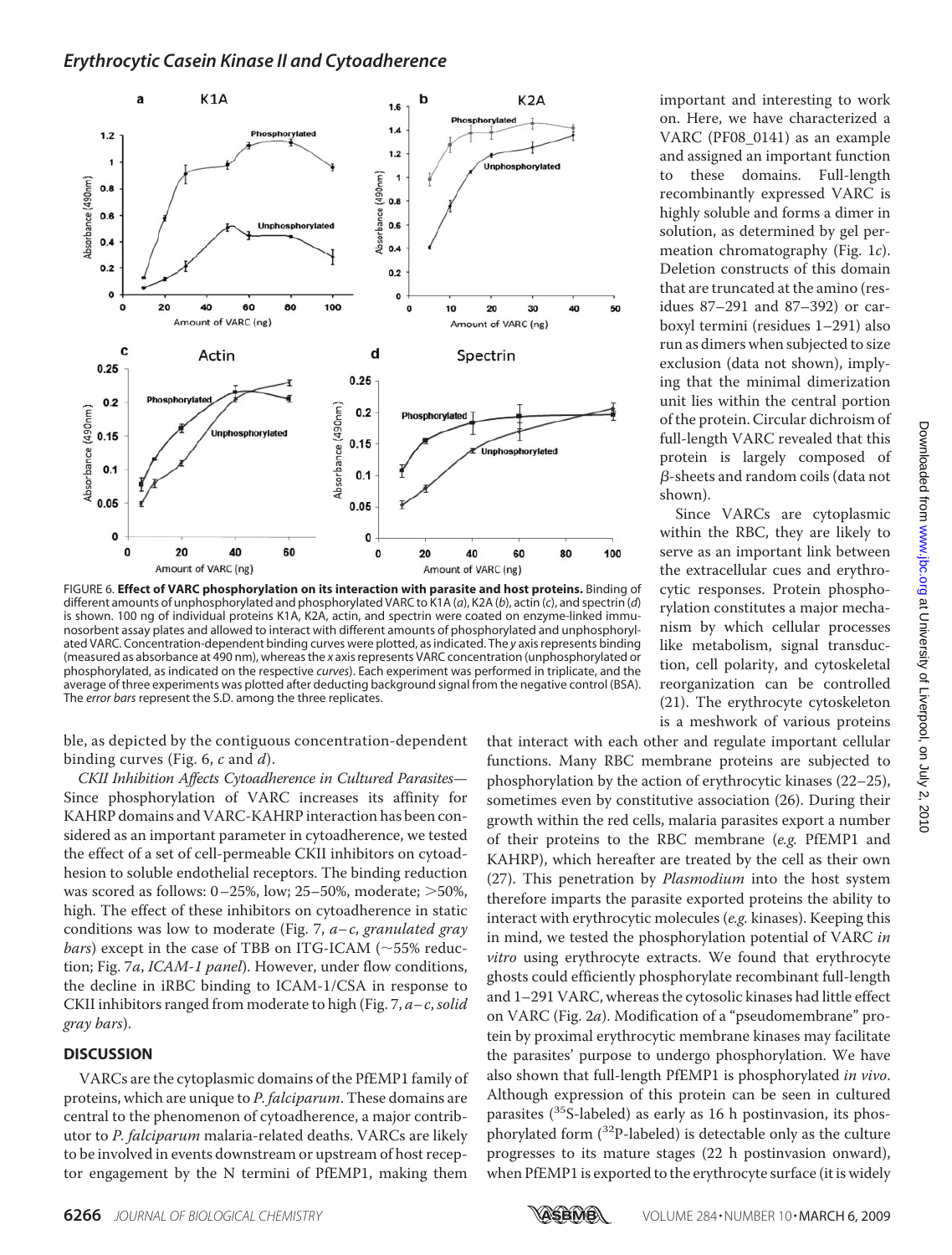

FIGURE 7. **Effect of CKII inhibitors on cytoadherence.** The effect of TBB (*a*), DMAT (*b*), and TBCA (*c*) on binding of FCR3-CSA to CSA (*CSA panels*) and ITG-ICAM to ICAM-1 (ICAM-1 panels). Parasitized RBCs were treated for 30 min with a 100 μ*M* concentration of each of the CKII inhibitors, as indicated. iRBC suspensions (1% hematocrit and 3% parasitemia) were flowed over receptor-coated microslides for 5 min. The flow rate was set to 0.18 ml/min. The number of stationary or rolling iRBCs was counted in six random fields on the microslides from three independent experiments. Results were expressed as percentage binding in comparison with untreated culture (100% binding). Microslides coated with PBS were used as negative controls in these assays. *Granulated gray bars*represent data from static assays, whereas *solid gray bars* represent data from flow assays.

believed that export of PfEMP1 to RBC surface is effected in the 16–20 h postinvasion window (Fig. 2*b*).

We have identified CKII as the enzyme responsible for this post-translational modification by using specific inhibitors {heparin (19), TBB, DMAT, and TBCA} and enhancers (polyamines) (20) in kinase assays (Fig. 3, *a– c*). Polyamines like spermine, putrescine, and polylysine are known to stimulate CKII by causing an aggregation of the substrate, thereby increasing its effective concentration (28). An in-gel kinase assay for VARC to identify the responsible enzyme (in erythrocyte membranes) highlights a band corresponding to the size of the catalytic subunit  $\alpha$  of CKII (Fig. 3d). This enzyme is a ubiquitously expressed (in all tissues and organisms) and probably constitutively active Ser/Thr kinase that is located in nearly all subcellular compartments (29). The erythrocyte membrane has a distinct pool of CKII, which along with the cytosolic pool phosphorylates most of the cytoskeletal proteins, including spectrin, ankyrin, and adducin (23, 26, 30). Our bioinformatics analysis to identify the target residues for phosphorylation along with the kinasing data of N- and C-terminal deletion constructs suggests that most CKII target sites on VARC exist in an

N-terminal acidic cluster, typical of CKII recognition sites (Fig. 4, *a* and *b*). A variant of VARC 1–291, where the N-terminal acidic cluster has been mutated by alanine site-directed mutagenesis, shows significantly reduced phosphorylation capability in kinase assays using erythrocyte membranes (Fig. 4*c*). Another isolated residue of VARC that is likely to undergo phosphorylation is Thr<sup>328</sup>, which lies on its C terminus. Our results imply that VARC harbors multiple phosphorylation sites for its modification within the RBC. CKII-mediated phosphorylation of various proteins is known to change their conformation upon modification (31, 32). Our data suggest that VARC undergoes subtle conformational alterations upon phosphorylation (Fig. 5).

Phosphorylation of erythrocyte cytoskeletal proteins alters their binding affinity for each other, which has important implications in cellular function (23, 26, 30). VARC is known to tether PfEMP1 to the RBC cytoskeleton by interacting with host proteins actin and spectrin and parasite encoded KAHRP. Here, we have shown that phosphorylation of VARC has a considerable impact on its interaction with KAHRP domains K1A and K2A, whereas the effect on resident host proteins (actin

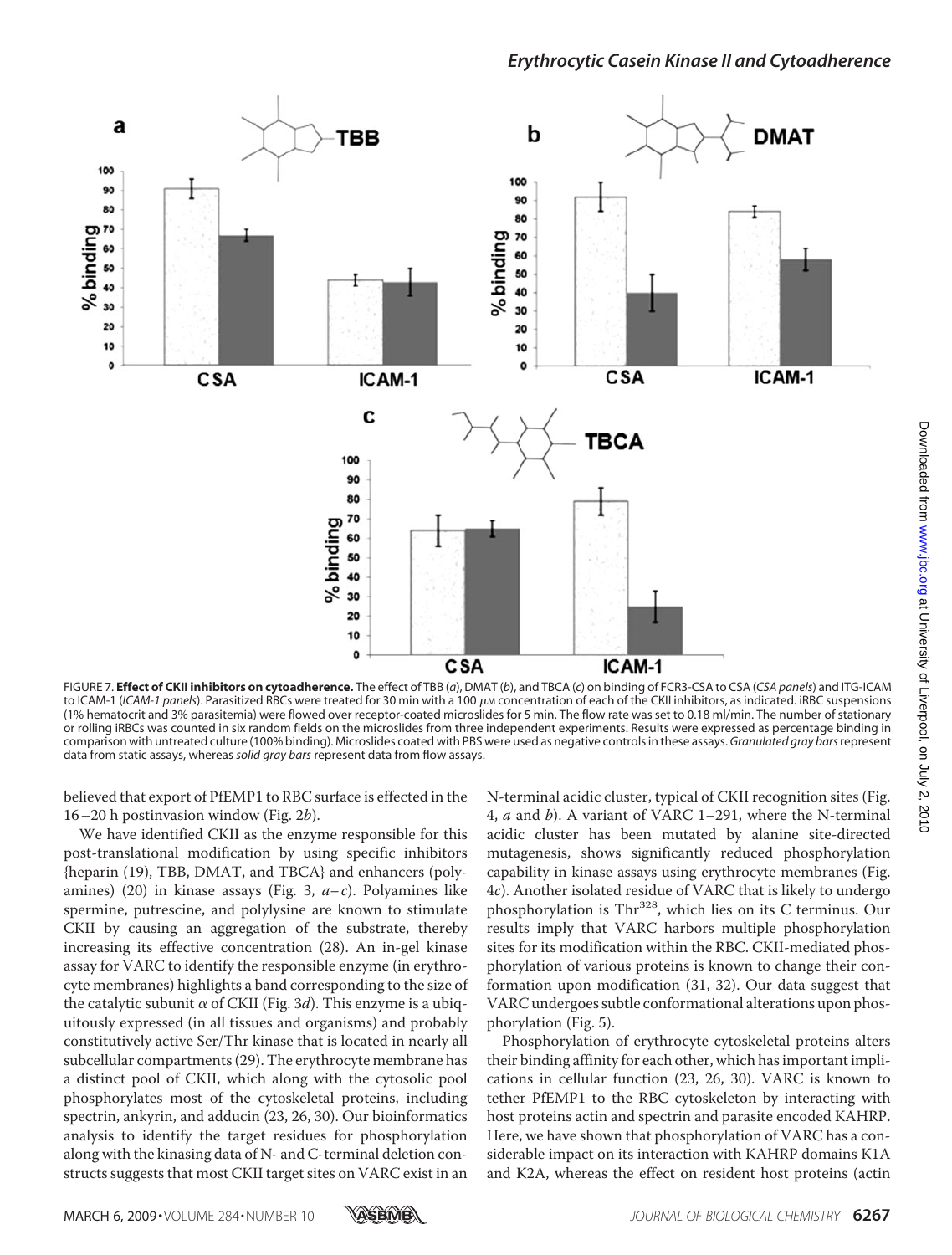and spectrin) is negligible. Our results depict that upon phosphorylation of VARC, its binding to K1A was altered more dramatically than to K2A (Fig. 6, *a* and *b*). Since K1A interacts with the C terminus of VARC, it is probable that Thr<sup>328</sup> phosphorylation confers a greater structural change in VARC, as opposed to modification of the N terminus, which is known to bind K2A. Although spectrin is also a substrate for CKII *in vivo*, we have observed that its phosphorylation does not have any effect on VARC-spectrin association (data not shown).

Previous reports suggest that VARC-KAHRP interaction is central to cytoadherence. Therefore, a change in their binding strength for each other is likely to reflect on how well iRBCs cytoadhere. We have studied cytoadhesion abilities of cultured parasites treated with commercially available, cell-permeable, and specific CKII inhibitors (33). All three inhibitors used in this study reduce CKII mediated phosphorylation by competing for the enzyme's ATP binding pocket. The effect of these inhibitors on cytoadherence in static conditions was mostly insignificant (Fig. 7, *a* (*CSA panel*), *b*, and *c*), with the exception of TBB on ITG-ICAM (55% reduction; Fig. 7*a*, *ICAM-1 panel*). However, under flow conditions, the decline in iRBC binding to ICAM-1/CSA in response to CKII inhibitors was significant (Fig. 7,  $a-c$ ). Notably, TBCA reduces binding on ICAM-1 by 75% (Fig. 7*c*), DMAT on CSA by 65% (Fig. 7*b*), and TBB on ICAM-1 by 55% (Fig. 7*a*). Binding of PfEMP1s to host receptors like CSA and ICAM-1 is considered important in severe placental and cerebral malaria, respectively. Our data show that CKII inhibition causes parasitized RBCs to cytoadhere more weakly to soluble receptors under flow conditions, as compared with static conditions. On the basis of these results, we propose the following. Due to a decline in VARC phosphorylation and hence weaker binding to KAHRP, it is probable that PfEMP1 is inadequately anchored to the erythrocyte cytoskeleton, impairing cytoadherence in circulation. On the other hand, binding of PfEMP1s to their respective host endothelial receptors is not challenged in the absence of physiological shear stress (*i.e.* static assays). Due to the universal requirement of CKII in cellular functions, one could argue that the enzyme's inhibition could be lethal to the parasite. However, the capability of dead parasites to cytoadhere equals that of live parasites.<sup>3</sup> Nonetheless, a possibility that CKII inhibition produces a more generic effect on iRBC morphology to alter their cytoadherence properties cannot be ruled out.

Due to polyamine biosynthesis or increased uptake of putrescine from the extracellular pool (34, 35), mature stage iRBCs have significantly elevated levels of polyamines as compared with uninfected or ring stage parasites. This probably acts in favor of parasites so that they can utilize their resources to increase VARC phosphorylation and cytoadhere better in order to evade host response. The presence of several polylysine stretches in KAHRP may be a parasite's evolutionary attempt to enhance VARC phosphorylation and strengthen its roots.

Phosphorylation of major cytoskeletal proteins, such as ankyrin, band 4.1, and band 4.9, can weaken the rigidity of the cytoskeleton by reducing the binding affinity of these components (24, 26). This property of the erythrocytes is extremely important, since it regulates membrane deformability essential for passage through microvasculature. Although the precise mechanisms leading to decreased deformability of iRBCs are poorly understood, the contribution of parasite proteins to increased membrane rigidity is most likely attributable to their direct or indirect interactions with proteins of the RBC membrane skeleton or other exported parasite proteins (36, 37). Since phosphorylation of VARC increases its affinity for KAHRP, it could be one of the factors for increased membrane rigidity of *P. falciparum*-infected RBCs.

Since cytoadhesion is a major mechanism by which *P. falciparum* implements its pathophysiology, drugs that potentially diminish cytoadherence are considered important agents in the fight against virulent malaria. This is the first report where small molecule CKII inhibitors have been assessed for their anti-cytoadherence activity by targeting intracellular events. This study suggests that molecules that block or reverse the interaction between VARC and its binding partners have the ability to reduce cytoadherence and may therefore be effective against severe malaria. The CKII target site on VARC presents itself as a potential new target for development of anti-cytoadherence agents. Finally, therapeutics that act to suppress the molecular functions of conserved VARCs are likely to have an edge over the ones that aim at abrogating the variable extracellular PfEMP1-host receptor interactions.

#### **REFERENCES**

- 1. Snow, R. W., Guerra, C. A., Noor, A. M., Myint, H. Y., and Hay, S. I. (2005) *Nature* **434,** 214–217
- 2. Smith, J. D., Chitnis, C. E., Craig, A. G., Roberts, D. J., Hudson-Taylor, D. E., Peterson, D. S., Pinches, R., Newbold, C. I., and Miller, L. H. (1995) *Cell* **82,** 101–110
- 3. Su, X. Z., Heatwole, V. M., Wertheimer, S. P., Guinet, F., Herrfeldt, J. A., Peterson, D. S., Ravetch, J. A., and Wellems, T. E. (1995) *Cell* **82,** 89–100
- 4. Baruch, D. I., Pasloske, B. L., Singh, H. B., Bi, X., Ma, X. C., Feldman, M., Taraschi, T. F., and Howard, R. J. (1995) *Cell* **82,** 77–87
- 5. Barnwell, J. W., Asch, A. S., Nachman, R. L., Yamaya, M., Aikawa, M., and Ingravallo, P. (1989) *J. Clin. Invest.* **84,** 765–772
- 6. Barragan, A., Spillmann, D., Carlson, J., andWahlgren, M. (1999) *Biochem. Soc. Transact.* **27,** 487–493
- 7. Berendt, A. R., Simmons, D. L., Tansey, J., Newbold, C. I., and Marsh, K. (1989) *Nature* **341,** 57–59
- 8. Oh, S. S., Voigt, S., Fisher, D., Yi, S. J., LeRoy, P. J., Derick, L. H., Liu, S., and Chishti, A. H. (2000) *Mol. Biochem. Parasitol.* **108,** 237–247
- 9. Crabb, B. S., Cooke, B. M., Reeder, J. C., Waller, R. F., Caruana, S. R., Davern, K. M., Wickham, M. E., Brown, G. V., Coppel, R. L., and Cowman, A. F. (1997) *Cell* **89,** 287–296
- 10. Culvenor, J. G., Langford, C. J., Crewther, P. E., Saint, R. B., Coppel, R. L., Kemp, D. J., Anders, R. F., and Brown, G. V. (1987) *Exp. Parasitol.* **63,** 58–67
- 11. Pologe, L. G., Pavlovec, A., Shio, H., and Ravetch, J. V. (1987) *Proc. Natl. Acad. Sci. U. S. A.* **84,** 7139–7143
- 12. Waller, K. L., Cooke, B. M., Nunomura, W., Mohandas, N., and Coppel, R. L. (1999) *J. Biol. Chem.* **274,** 23808–23813
- 13. Waller, K. L., Nunomura, W., Cooke, B. M., Mohandas, N., and Coppel, R. L. (2002) *Mol. Biochem. Parasitol.* **119,** 125–129
- 14. Voigt, S., Hanspal, M., LeRoy, P. J., Zhao, P. S., Oh, S. S., Chishti, A. H., and Liu, S. C. (2000) *Mol. Biochem. Parasitol.* **110,** 423–428
- 15. Berendt, A. R., Ferguson, D. J., Gardner, J., Turner, G., Rowe, A., McCormick, C., Roberts, D., Craig, A., Pinches, R., and Elford, B. C. (1994) *Par-*<sup>3</sup> A. Craig, unpublished data.  $asifology$  **108**, (suppl.) 19–28